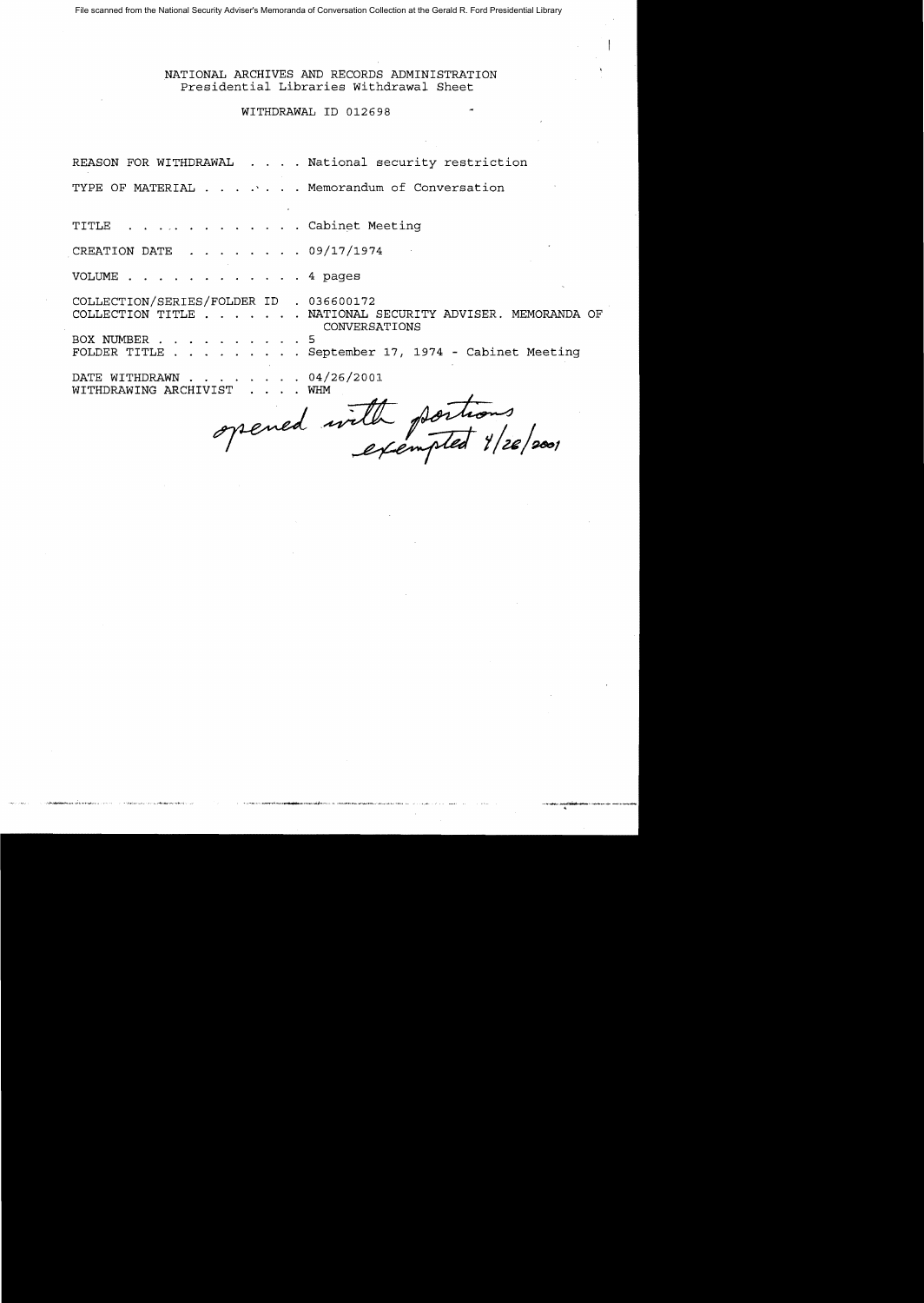MEMORANDUM

! :

# THE WHITE HOUSE WASHINGTON

**SECRET** 

.. -

## MEMORANDUM FOR THE RECORD

SUBJECT: Cabinet Meeting, September 17, 1974 - 11:00 a.m.

President: A number of news stories have appeared, and I commented last night on the Chile deal. It is my judgment, and I think that of every President, that the prime consideration is the national interest of the United States. We need a CIA and we need covert operations. This has been done since 1948.

,-

 $\overline{a}$ 

*:.Iq.l /t..* 

 $T \approx T$ 

Henry, could you give the details.

Kissinger:' There are three aspects of the problem: What is the 40 Committee? What was the Chile situation? What did we do, overtly and covertly?

. We face over the world threats to democratic institutions and we need covert action to deal with them. By their nature, we don't talk about these. So how do we deal with the leaks? Britain is certainly a democracy, yet a British paper couldn't print this stuff.

Every President has instituted safeguards. The 40 Committee has existed all this

Most projects are checked with the American Embassy involved. Projects are circulated, and if they are minor, they are signed off and go to the President for approval. The Assistant to the President doesn't decide; he presides as the representative of the President. If there is disagreement -- which happens rarely - or if they are major matters, there is a meeting, and either a meeting.is held or an options paper goes to the President. After six months there is automatic review of each program. The chairmen of the relevant committees are briefed.

Covert operations are those which can't be done in any other way. If they are leaked, we cannot conduct this policy. Not much is being done, but what is, is being done because they are important and can't be done in any other way.

SECRE'f . ~c~~. **J,. c** x. ",\_ **AUTHORITY** BY *del* NLF, DATE  $\frac{4/19/0}{1}$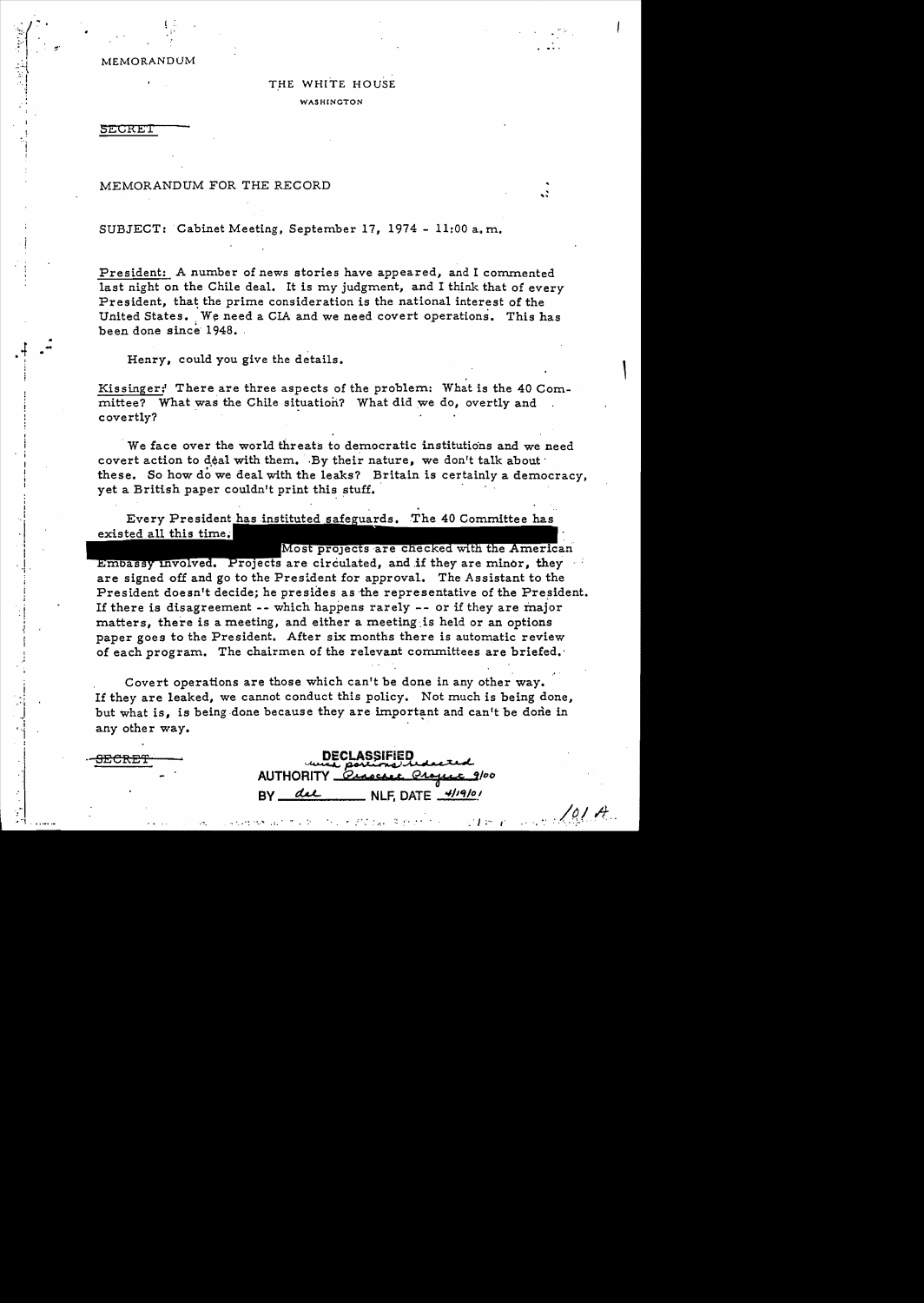c<u>SECRET 2.</u>

On Chile, the procedures were very regular, following those established under Trwnan.

One can argue that Allende wouldn't have won if we hadn't reduced the aid levels under Kennedy and Johnson.

What was the situation in Chile? In Chile, elections are won either by a popular majority or if there is no majority, an election in the Parliament. Allende got only 36% of the vote, and then proceeded to try to turn it into an irreversible dictatorial regime. On his left he had a group led from Cuba which accused him of not being extreme enough. This required that he concentrate on anti-US policies.

The effort of the 40 Committee was not to overthrow Allende but to preserve the democratic system for the 1976 elections. There was one famous newspaper they tried to put out of business, and they tried to throttle the opposition. Is this destabilizing? Sure, to a dictator.

The coup was produced by Allende's attempt to turn the regime into a Communist dictatorship, and the military eventually rebelled.

Last, there is the claim we waged economic warfare against Allende.

President Nixon did say we should be careful about aid to him, but the fact is that Allende nationalized American companies and defaulted on the' obligation to give' compensation. We did the minimum possible. We didn't give any new aid but continued what was in the pipeline, and PL 480, IDB loans, and humanitarian programs. The World Bank cut them off because they were in default.

We did the same thing  $\blacksquare$  There might have been proclivity for economic warfare, but the issue never came up. What happened was the result of his mismanagement and his nationalization and expropriations. Besides, we were cutting down on Chile and before 1970. He actually got more in multilateral aid than Frei.

Remember, he was an opponent of the U.S., and one can ask why shouldn't we oppose him?

President: I wanted. you all to have the story. The decisions made were in accordance with the law. I think it is essential for the government to carry out certain.covert activities. We will continue to carry them out.

**SECRET** 

, ,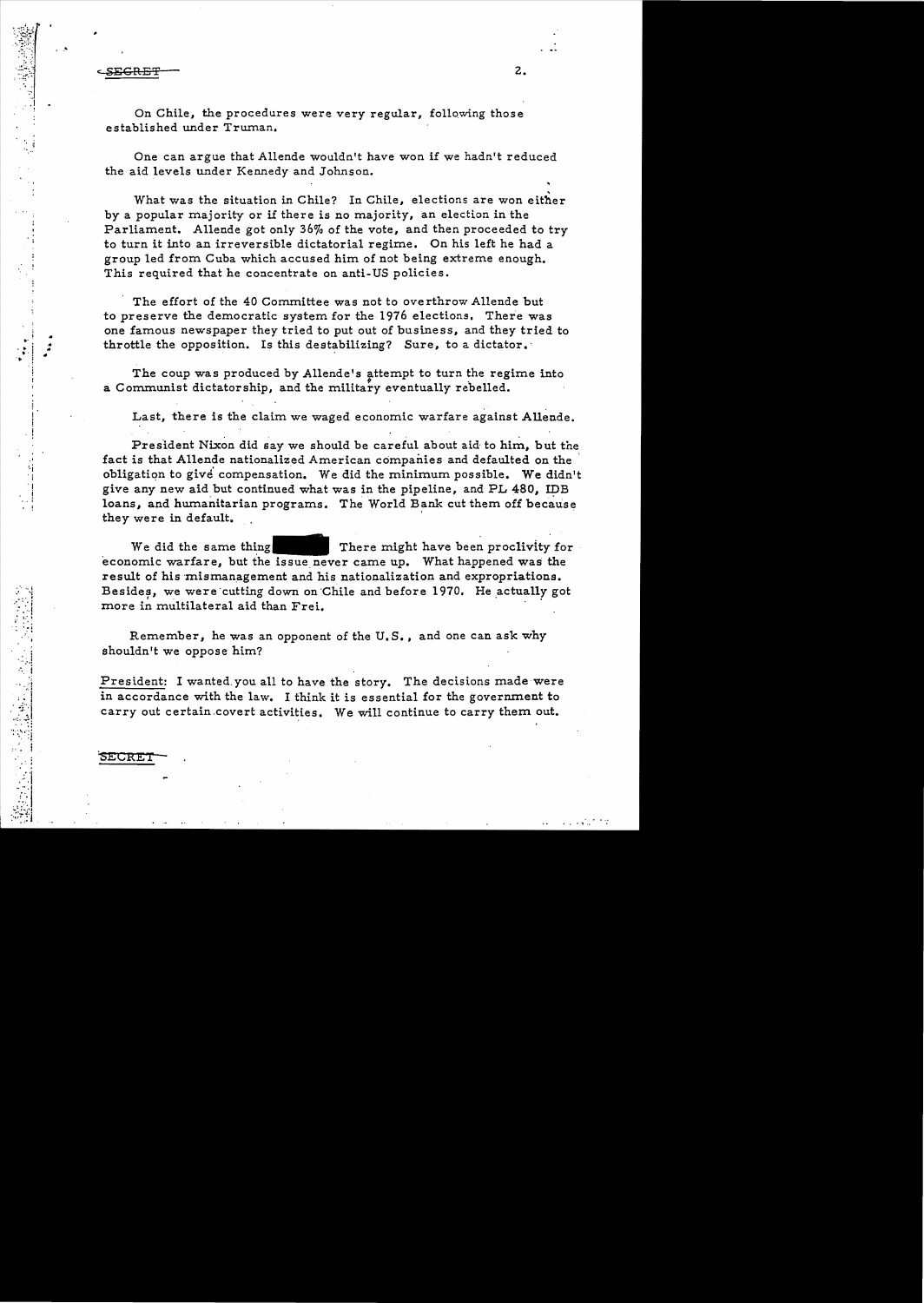#### **SECRET**

 $\ddot{\phantom{a}}$ 

I will meet with the Leaders and see whether new procedures are needed. In the House I was the beneficiary of these sorts of briefings by Dulles and McCone. We knew about the U-2 and the follow-up to the U-2. We will continue to carryon these operations.

Schlesinger: Most of the current money goes to support of political parties and is appropriated funds.

It was decided the U.S. would use only appropriated funds.

There are funds flowing out of the Soviet Union, China, Cuba -- all over the world. If anything, we do too little. There is nothing wrong with spending money to support political parties. Dr. Kissinger did his duty and did it very well. The public expects two things  $-$ - that knowledgeable officials know of the use of appropriated funds and at the same time that they don't know about it. This attack is an attempt to get at Henry.

In no way were the Chilean problems due to external forces. The stories leaked were based on Harrington's interpretation, and, were the facts known, they would reflect credit on those involved. Unfortunately, the leaks are usually by those opposed, and the intelligence people can't respond.

President: The reason I spoke so fully  $[at the press conference]$  was because I feel these operations are essential and were properly handled. In the future they will be continued and will be properly handled as they have been. That is my responsibility.

When we got briefed in the Congress, the CIA would sweep the room and there was the tightest security. The five of us were fully informed.

Morton: Now that the press has taken it on, can we at least get to the editorial level and get the straight story out and stop this vicious distortion, and get at least some press educated to the importance of these and of restoring confidentiality?

President: I don't think we should take on the press. It is only a few, and the best weapon is the truth.

Schlesinger: Britain has an Official Secrets Act. We don't have one. We can't blame the press -- the fault is a Member of Congress who used the material in an irresponsible way.

,F.C.R $\bf{F}$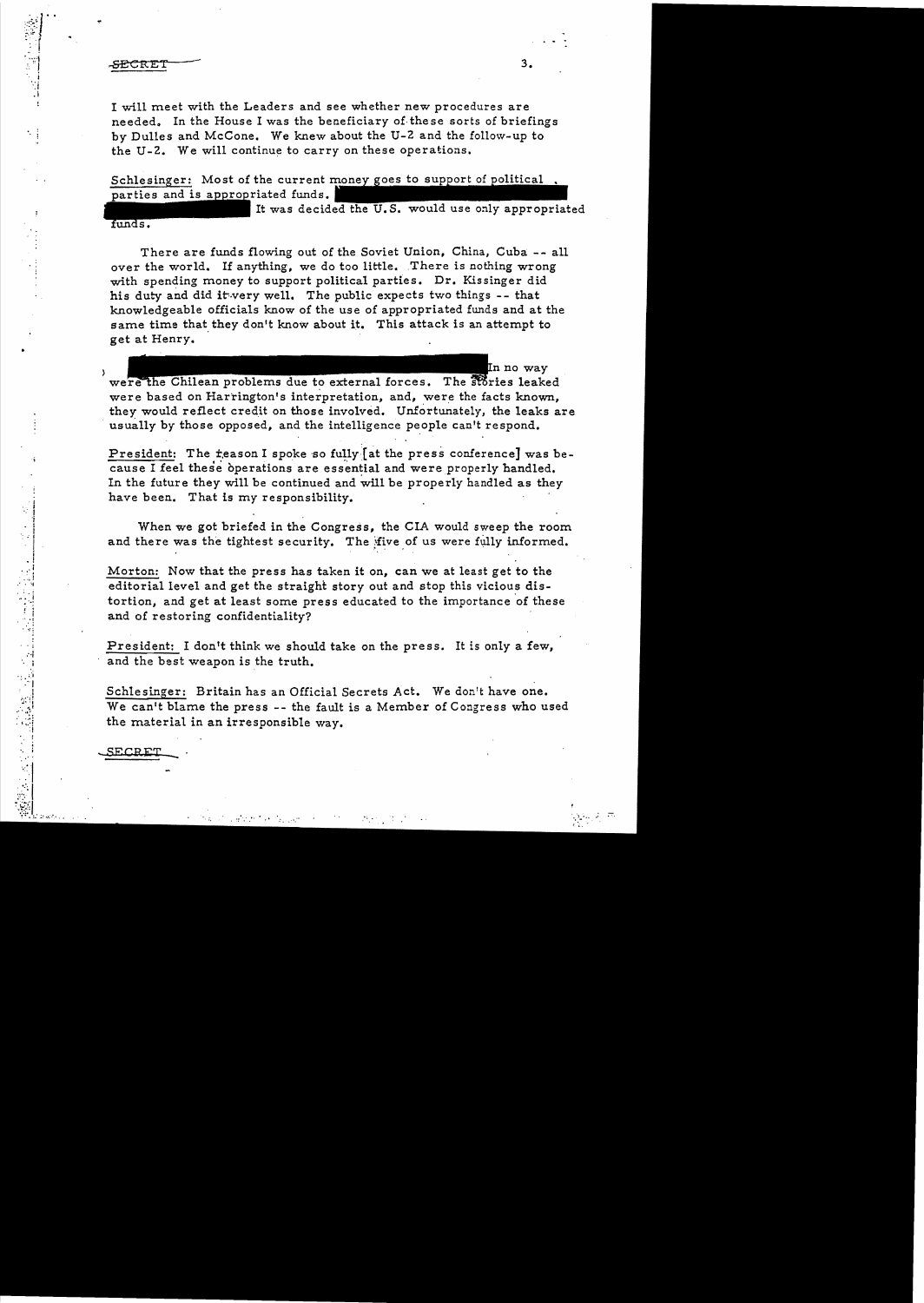### **SECRET**

<del>JECRET</del>

President: To show the different climate from the time we served, we weren't even known as a committee. It is changed now, and apparently Harrington did have access to the transcript. And Nedze has acted responsibly.

I will meet with the Congressional people to see if they want any. change in the procedure.

Saxbe: You spoke of the environment. We suffer the same. We are under attack for surveillance, Wounded Knee, the break-in of the Justice Department [?]. We are under attack for enforcing the law. It is a new kind of ball game, and right now we are not prepared to handle it.

President: Our position is that the law will be upheld and we won't deal with these things on a political basis.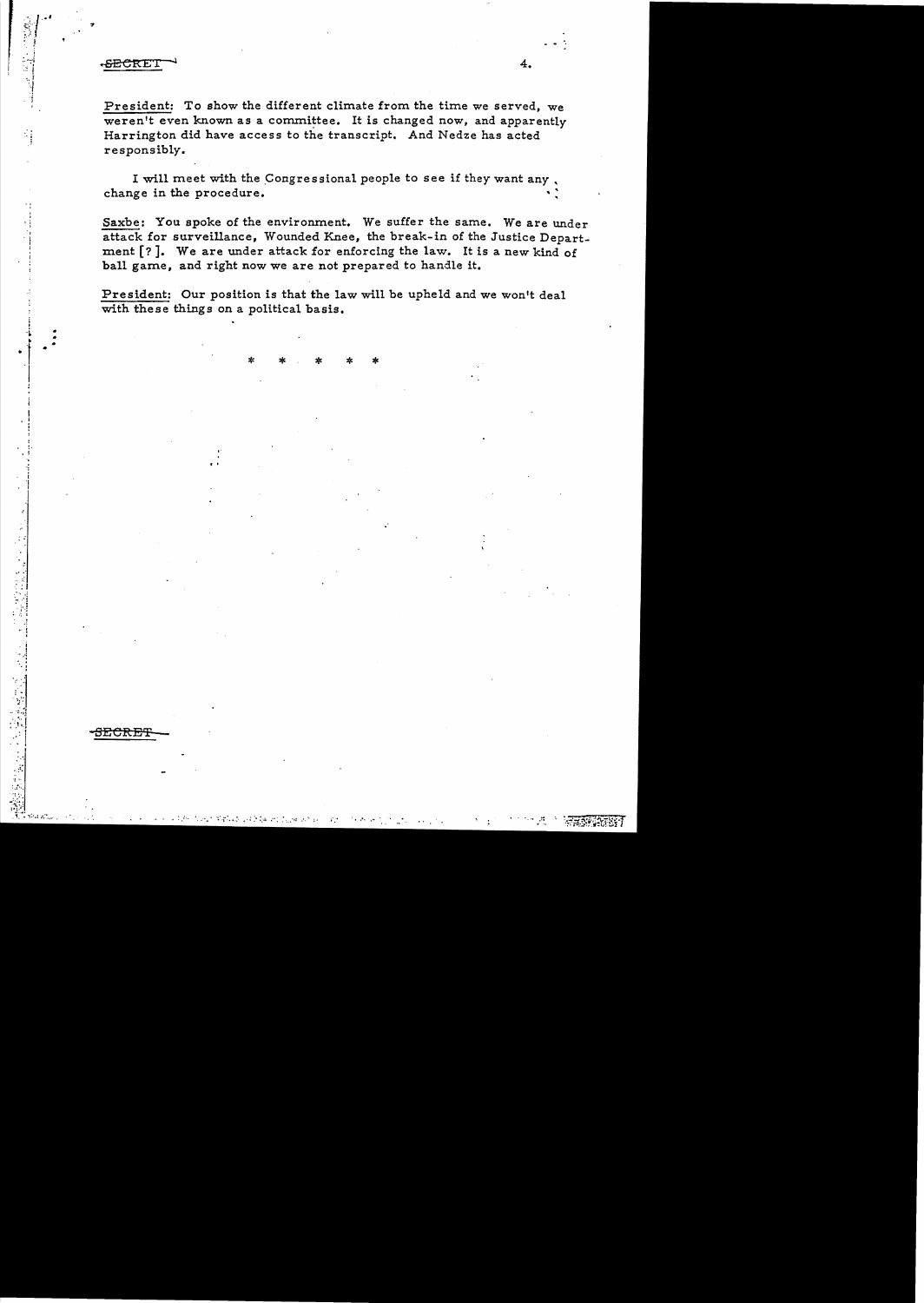## NATIONAL ARCHIVES AND RECORDS ADMINISTRATION Presidential Libraries Withdrawal Sheet

## WITHDRAWAL ID 012700

REASON FOR WITHDRAWAL . . . . National security restriction

TYPE OF MATERIAL . . . . . . . Note

TITLE Handwritten notes on Cabinet Meeting

CREATION DATE 09/17/1974

VOLUME . 4 pages

COLLECTION/SERIES/FOLDER ID 036600172 COLLECTION TITLE . . . . . . NATIONAL SECURITY ADVISER. MEMORANDA OF BOX NUMBER 5 FOLDER TITLE . . . . . . . . September 17, 1974 - Cabinet Meeting DATE WITHDRAWN 04/26/2001 WITHDRAWING ARCHIVIST . . . . WHM CONVERSATIONS

opened with portions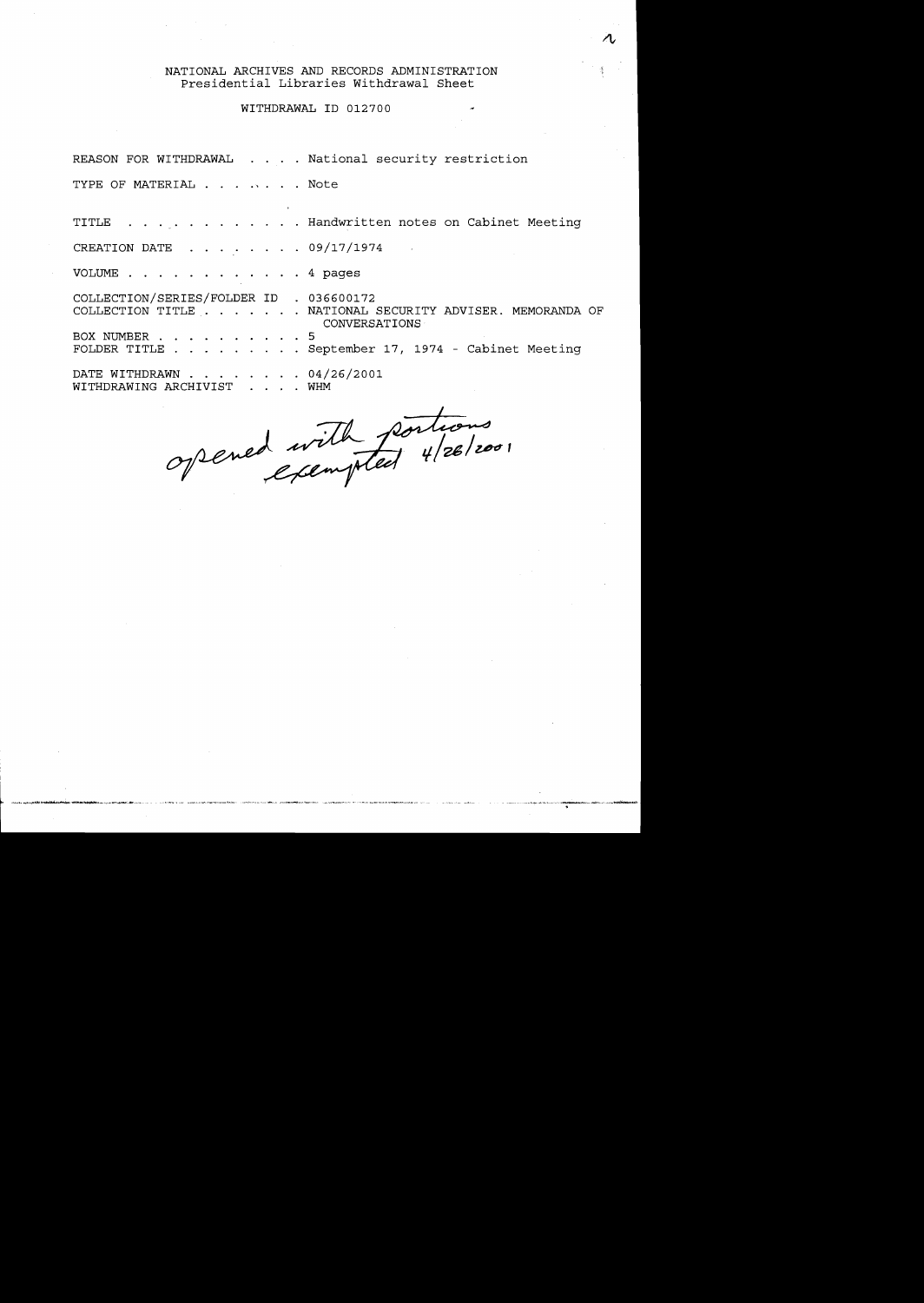( Windown) Cabinet Mitz 175 pt 74 PQ number of was stain have approved, a 2 comments liest ingut en c'hil deal. It ing futgunt, + 2 trich IcUS. We will a CIA + we were creer opres. this this boundare sino 1945 and Him, commell you give colations  $|\lambda|$ There are 3 orgelets - What is 40 limits; what was a Child sit; what hid one do wonth a country We fair aver c world Thrents to dimovatic watchiting & in med court action to had any them . But their untur, the wedn't loth about these. So how about tentos? Be is certainly a democracy, yet a protect paper condant point this stoff. Error, Phas wishthated supponents. The 40 Country has exposite all this time. Work are week w/ E virting. Touje to are incubiled + y money they are signed for get Pres. Aget & Pdorsont height - he presides no up of Pie Mairoquement (savely) or images, there is Writing + eather writing on often poper to Pars. after 6 vive third is contractive winter of each juz. The Church of relevant crutes aux Congel . Court pour are those which could be done in any Omnivers de la company de la commet envelopet is voing doing because they important reant we low min ony other was On Chile, A aproximes use una regular, fortuning those extert involte Thema One can as give Cellender wouldn't him was of are hadn't reduced card lands made Kmonishy + Johnson. 盃 What was get in Chite? Et the the case were enter try majority of electron was a Parliament Website got only 36%, + them proved to try to turn it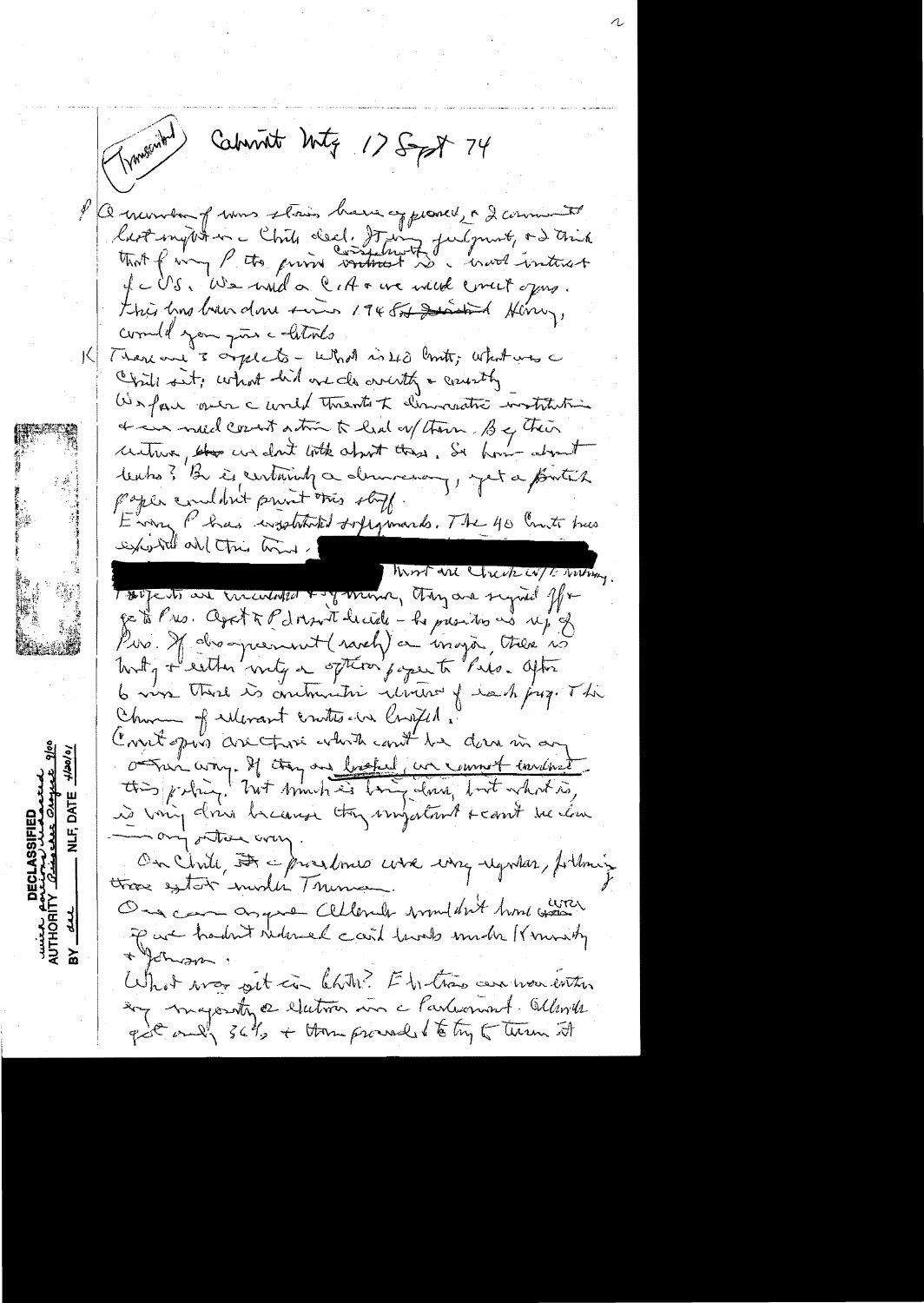contro nueves abordataril require la matio left te trad a george led from laston contra accessed Correctation ante -US policio. Effect of you limits was not to another allowed but D'arsiere des democraties system par 26 etabres. Think was one for monographing this trial to port and of languing + tried & therethe copportion. So this destationlying? Smi, to a childre. The sings cons produced by Orlends's orten of the a regione with a Crost distationhip &c inditing her trinkly-while hast, a tratat a claim and wonged lun worfare ayout Gilberte we longing ond say an should be composed of and to bring but fort is that armode wettiged IPB loins, humanitaries projectionalent Them of the way they in diformally, De dide some thing the Three mytob have Gran production de 2002 avantaire, but a sand more multilated and them for Free. Remember, to was an opportunit of a US + asky I countr' you all the have cotting - The decisions weaken was in accordance of a love, I think it counties force past to carry and centuries count activities. Our will continue to carry them and. I will meet at a hadres to see whether were possible are welled. In a Hommer Server herrioty of these sents of brushings by Dulls, the Cordi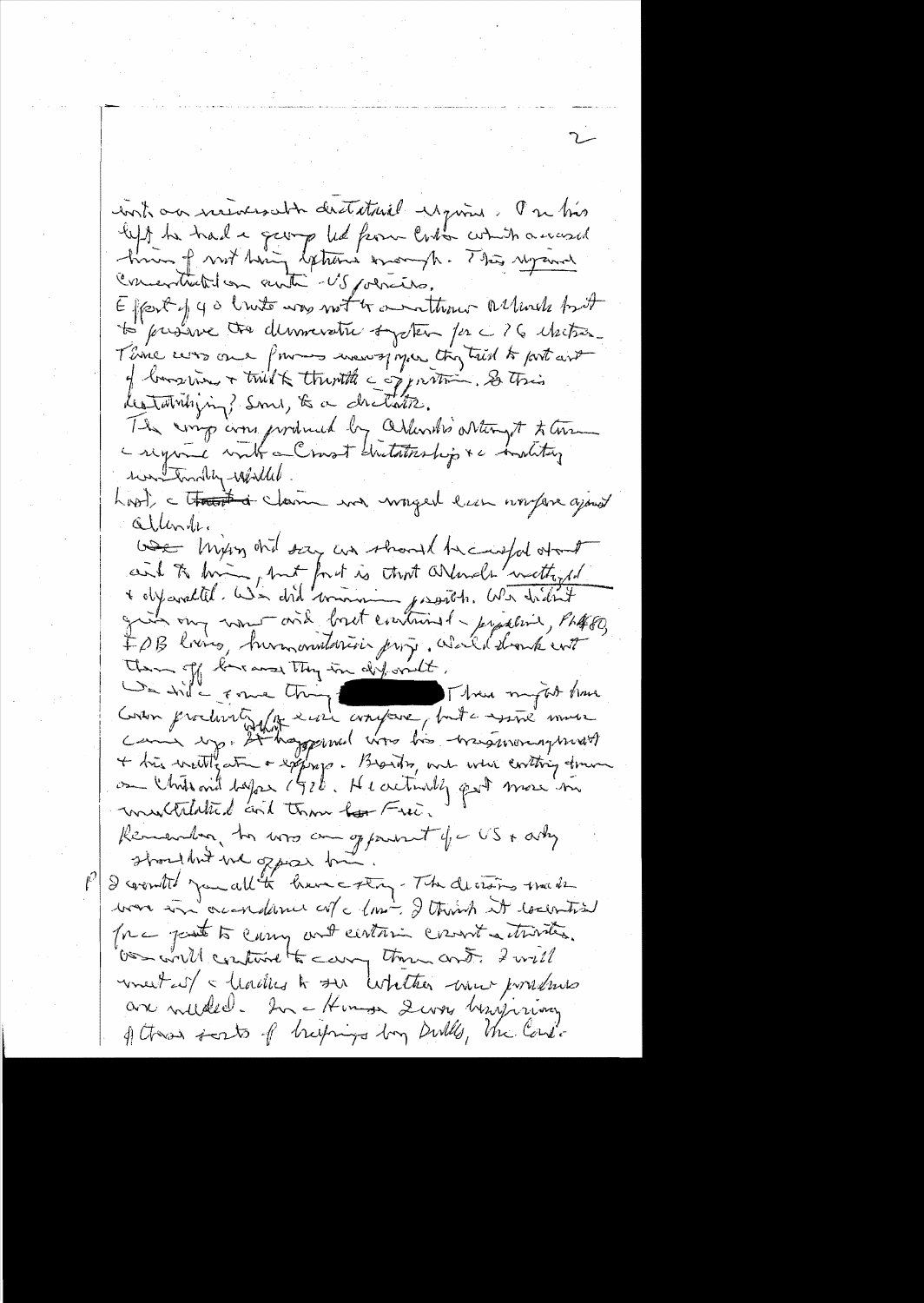We were kinew when U-2. x - for themon to U-2 We will continue & carry on these op us. houst envent money goes to empfort of jul, jantino dehiy + is oppig funds. A mos circum- es an antigation A mos charled LCS would me K dal his chetz & hid it long well. The fontie experts 2 things - that knowledgable friends known for use A approprentit foud & at a smoothing that they don't gest et Hermy, the wo warm while Chilemprobo due to X tensil faces. The stars leaked was bruid on Harrington interpreto the a whice faits known they would up with creation Enser windthed a Compartmenticy, hatta and warrachy by the grand, the with people cont respond. The reason 2 spoke se failly were treanged ful That error essential, where priging hunders. In fortun will be contained & will be progress housed as Try home been. That is my resign !<br>When we get bright in Cong, C of would some , women failing imported. Mestan Umme pass has Taban its on, can we at least get The evilenced hold & get a stranged stony and a sty this muins cliptation & get at hiret some paras étunts tre impatine of these of intimiz crypalestration I don't think was should there gress. It is andy a four, & c but wom is a bruth. sourcempo Bu hns an oppened sent out, we don't have one We can't blaires c freeze - c funct is a much ber 1